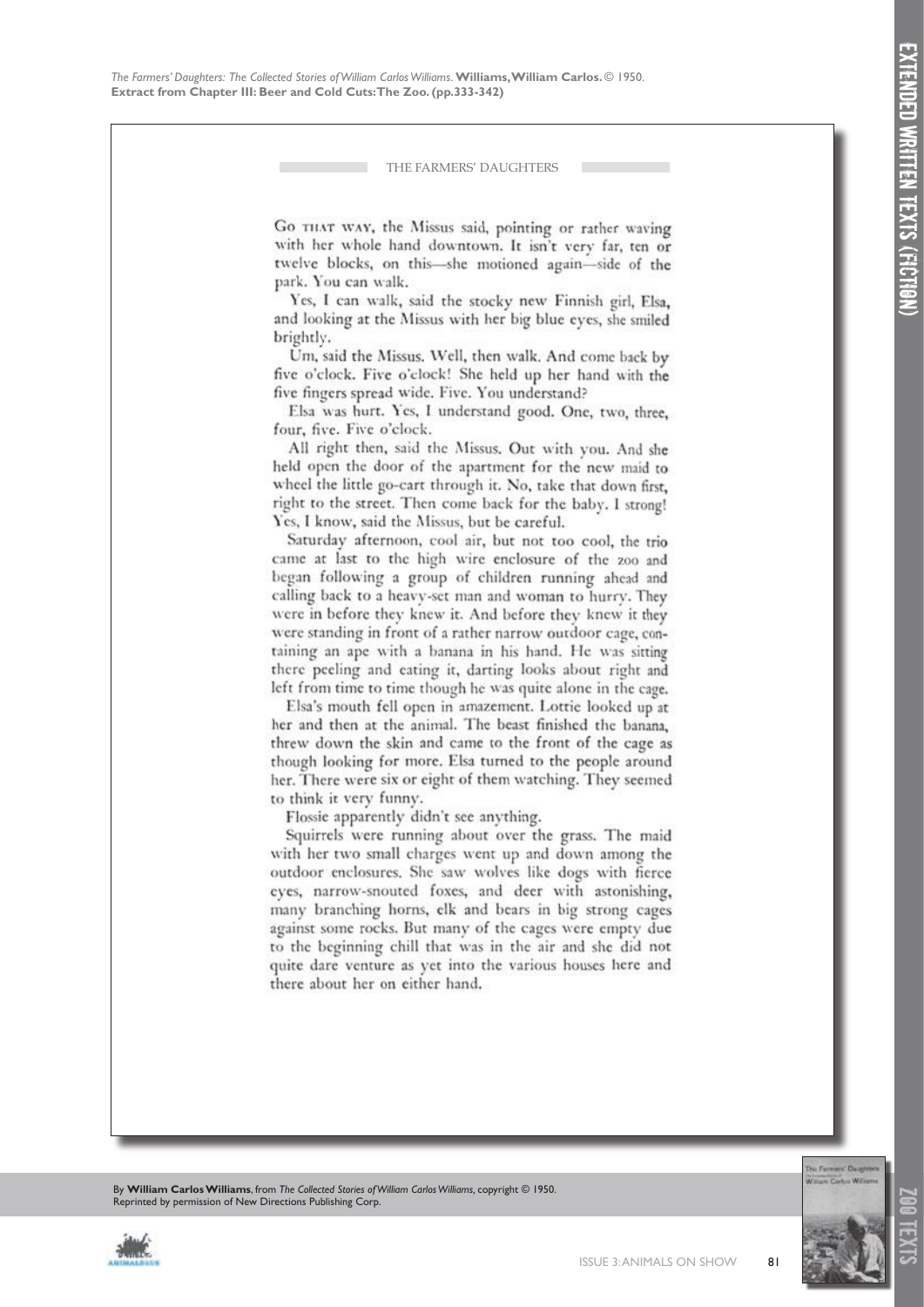THE FARMERS' DAUGHTERS

She looked through the window of one low building half-covered with ivy where a peacock, all white, at large on the premises, was sitting quietly. Not two feet beyond it through the glass Elsa saw an enormous snake! She could only see part of it. She shuddered from head to foot. Not there, at any rate and hurried on dragging the children with her

Why not go in? The Missus hadn't told her not to. Anyhow it was beginning to get cold walking around, and though the baby was happy and contented, maybe it would be warm in there. She would go. Here was one with cages outside and places for the birds to go inside, too. She would go in there to see the birds. She went to wheel her carriage through the door but a guard stopped her.

Can't go in there with baby carriages. There, he said, pointing. So Elsa was practically forced to do what the others were doing. She stood the carriage aside, carefully took the baby into her arms, told Lottie to come on and went through the door. She stopped short. The smell was appalling. Dead fish, dead something, anyhow foul, it gripped you in the throat, you could taste it. She made a face, looked right and left at others about her, but after a long moment, seeing many lively fowl before her, went ahead.

Once you got a little used to the fetid odor of the place, the din hit you. Shrieks and catcalls on all sides. The baby clung to the girl's neck. In a big central cage were ducks, and terns and gulls, some huddled on the sandy cage bottom, incredibly colored, others with their beaks open laughed loudly, so it seemed, with piercing volleys of calls about the cage, moving aside carefully as a big gray bird with a pouch under his chin took off from the pool and landed heavily among them wobbling forward a few additional steps before he could come to a stop. Some birds were brooding on barkless pieces of dead branches hung from above, two by two, all letting their droppings go when they would. Immediately in front of Elsa and the children a white, long-legged bird was feeding, sloshing his bill, spoonshaped at the end, right and left sidewise through a pail of half-liquid stuff before him.



By **William Carlos Williams**, from *The Collected Stories of William Carlos Williams,* copyright © 1950. Reprinted by permission of New Directions Publishing Corp.



82 **ISSUE 3: ANIMALS ON SHOW**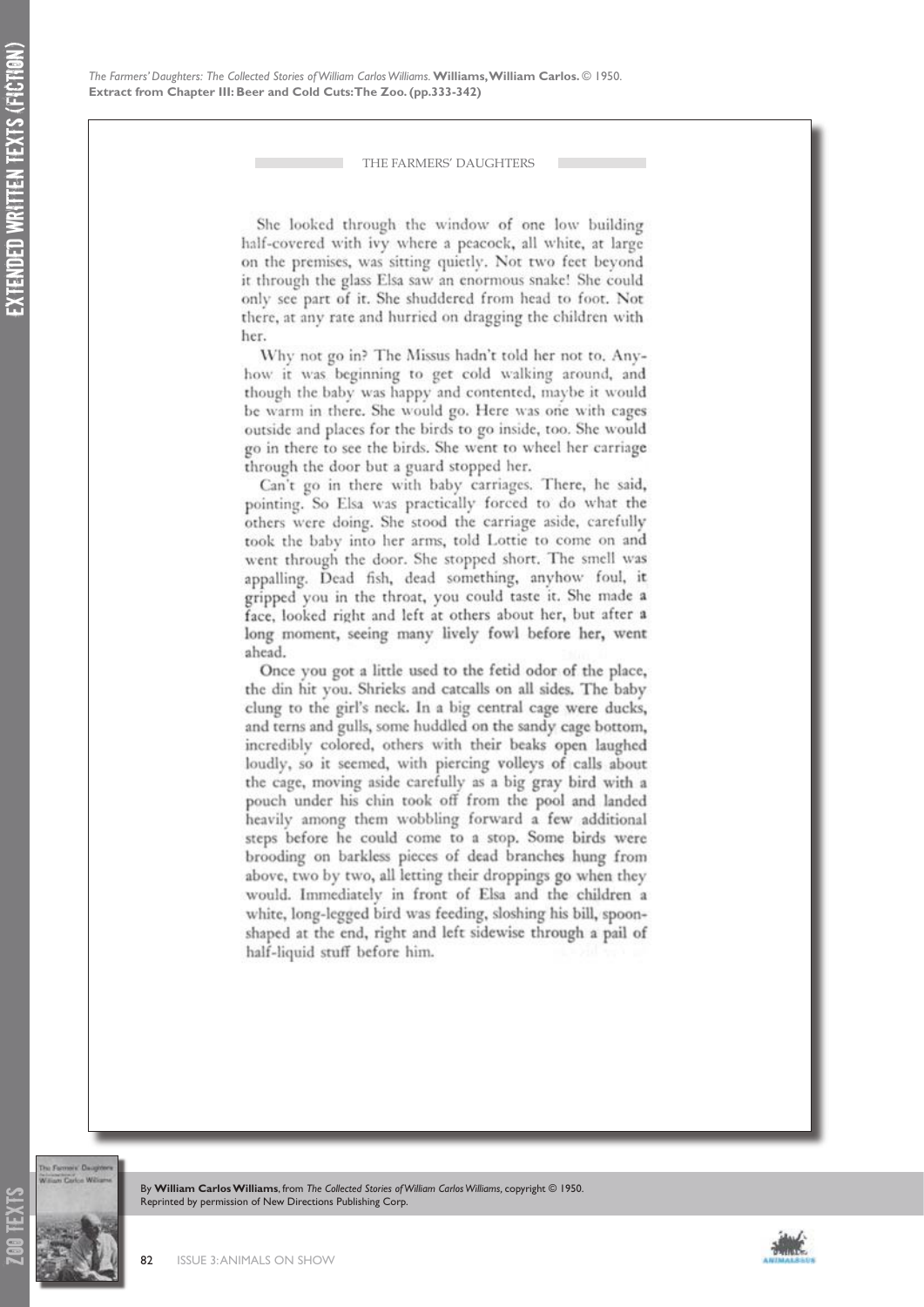THE FARMERS' DAUGHTERS

The little servant circled the cage. About it were other birds in cages along the wall. She couldn't believe it. Long red and green legs that slowly moved about the narrow confines of the enclosure flexing and straightening-so long and thin you'd think they'd snap. Eyes and pointed bills . . . No! she turned uneasily, holding her breath-without appearing to hurry. Come, Lottie, she said. Let us go.

It was better in the air again. There was a water creature lying on its back or its belly, she couldn't tell which, on the rocks near a cold-looking pool. She went on, looking up at the sky quickly to see how much of the afternoon remained to her. As she passed along the edge of the pool there was a swirl of the water and a sharp pointed snout arose and barked once then the thing turned and with the speed of a serpent plunged under and was gone again.

Well, maybe that was enough. Perhaps she'd better go home. It was a long walk and the sun was already beginning to fade from its midday position in the sky. Still-maybe so, why not?

You want to go? she asked Lottie and the baby.

Go, go! the baby said earnestly.

You want to sit in the carriage? the little maid asked Lottie. Yes, that was what she wanted, Lottie assured her. So Lottie was seated at the foot of the little go-cart and, reassured, Elsa decided to continue her investigations a little further.

Going quietly along now, the flaxen-haired girl steered away from the crowd.

The house of the pachyderms admitted carriages; Elsa saw a woman working one up the three steps to the entrance and followed eagerly. Warm in here and high, and there were sparrows chattering up under the roof beam. And there was an elephant! Alone behind its bars one hind foot chained to an iron ring in the floor. There was a crowd before his cage.

Elsa saw what was going on. There was a man at the back tossing in hay with a fork and the enormous beast seemed to want to be loosened. But the man bowed his head and backed out through a small door at the rear and the elephant quieted down again. He didn't seem to want the hay but took a wisp of it in his trunk, rolled it up into a little bundle, raised it swingingly to his mouth and then as gracefully lowered his trunk again with the hay still in it, two or three times, before he ate it.

By **William Carlos Williams**, from The Farmers' Daughters: *The Collected Stories of William Carlos Williams,* copyright © 1950. Reprinted by permission of New Directions Publishing Corp.



zoo texts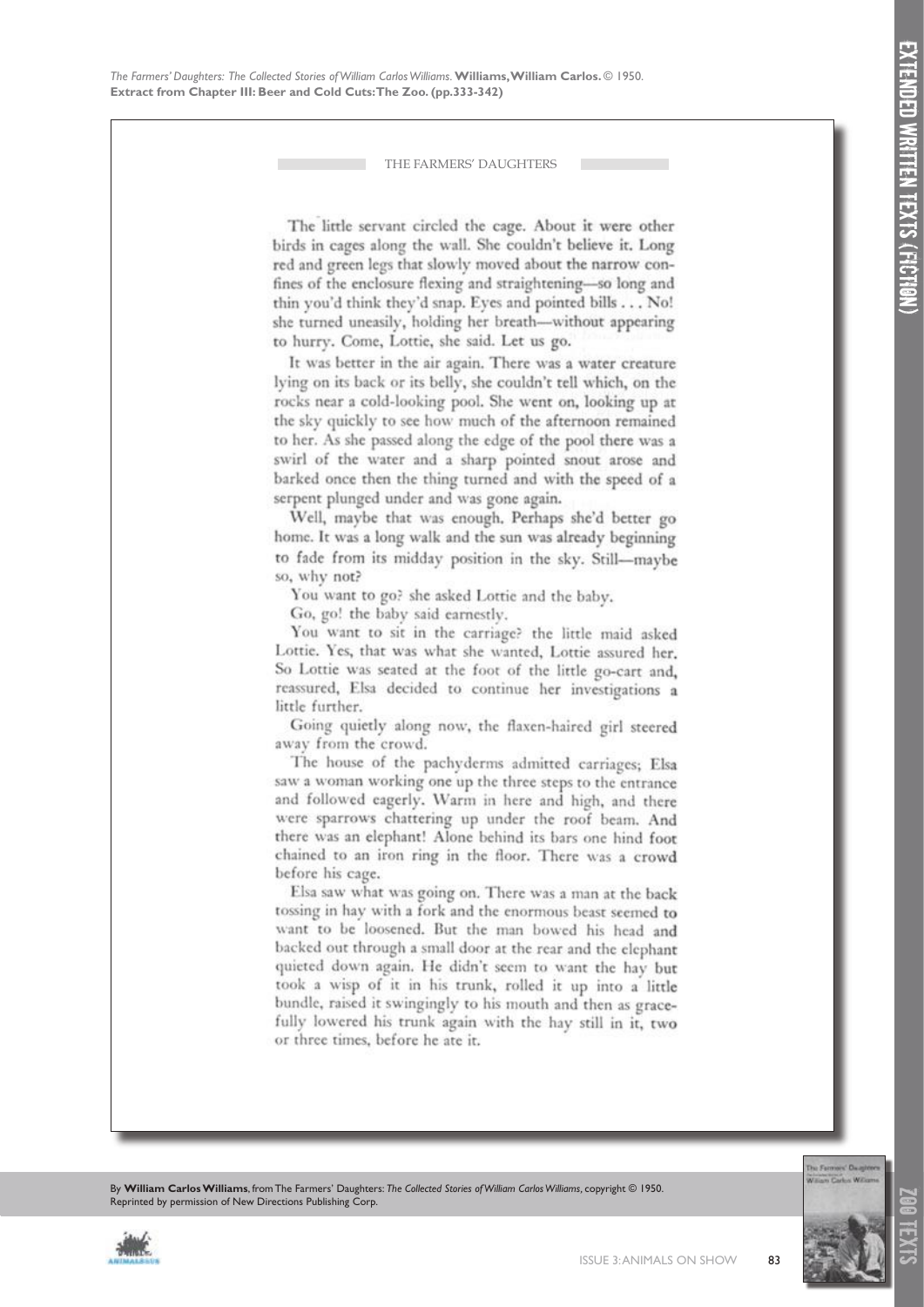THE FARMERS' DAUGHTERS

Elsa watched every move, looked at the eye and the ears of the beast without stirring. Still swinging its stocky trunk as it rocked from foot to foot, the enormous beast suddenly uncurled it forward, through the bars toward the people standing there, opening the tip of it like a small hand begging. Elsa strained forward to see beyond the backs of the people before her as a child placed a peanut in the opening. The elephant, without a movement, still held the trunk there waiting.

The little blue-eyed maid woke as if from a dream when she heard Lottie say, I want to get down, and felt her struggling on her arm. She hadn't realized that she was holding her. Sighing as if she had forgotten to breathe for the last five minutes, Elsa suddenly recollected her duty toward her charges and turned away from the crowd once more.

But what astonished the little maid more than anything else was the head of the hippopotamus. Unlike the birds and many of the other beasts, here was something, alert as it seemed, that did not move. There was no more than a faint turning of the eve from time to time and a slow shift of the head hardly to be perceived. This was something beyond the imagination! The skin of an eel, the ears of a pig, but the mouth! The bulk of the head and the breadth of it! Incredible! The thing didn't yawn, it didn't rise or move.... Elsa looked into the faces of the people about her and discovered no wonder. She looked at the children and moved on.

These things lived naturally in all their deformity in the same world as she. What are they for? She did not know. The less than pig eyes of the rhinoceros and his broken horns! It made her shudder. And she was startled by their stillness, too. They hardly moved. Yet with that leathery bulk of insensitivity before her, she heard a distant rhythmic . . .! Was it a cat had got into the place? She looked about. Again, an almost imperceptible small sound. No, it was the beast itself! It was the rhinoceros, mewing like a kitten.

The elephant, to the admiration of the crowd which grew silent at this point, let go its bladder-as though someone had dumped a barrel of stale cider down a drain.

Come, Lottie! said the girl.



ZOO TEXTS

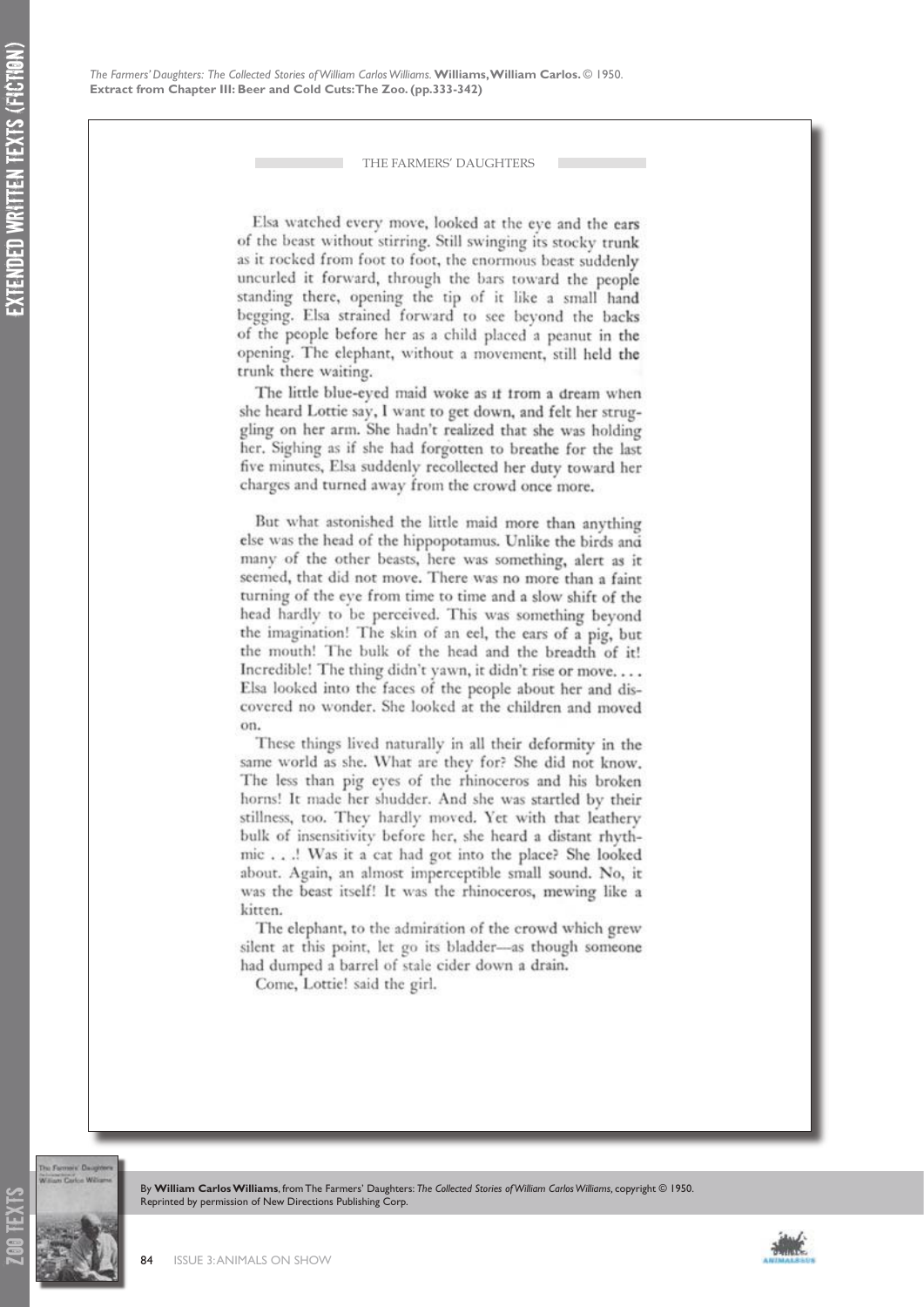THE FARMERS' DAUGHTERS

It was an exciting game. In one house there was a very small dainty-footed deer, no bigger than a terrier, walking quickly up and down inside the bars while another, the same, was lying curled up, its head upon it flanks asleep in the straw. Kangaroos, red and gray, powerful and delicate, one of them sitting upright upon its fat tail, the forefeet with their narrow wrists dangling idly.

Zigzag went the little maid about the room, the wild swine with coarse black hair, curling tusks and knobs of crusted filth, she thought, between them where he couldn't scratch. Was it from that or-in the next cage again beyond belief-that there came such an overpowering stench!

Elsa wanted to go but could not resist the desire to see this other thing. No head at all, just a slithering body tipped with a snout a yard long, armed with filthy eyes, tapering from a shaggy neck, the head no more than a slight bulge in the snout itself-on the body of, almost a bear! she thought.

Whew! that's terrible! she said aloud.

Lottie was already moving away.

Coated with long dangling wirv hair that swept the floor as the beast paced up and down, filthy with dust and straws, the tail a bulky hanging mass of long, spiny hairs dragging on the bottom of the cage-and powerful forelegs armed by one fierce long claw-whew! Terrible.

I'm tired, said Lottie. So Elsa loaded her once more into the foot of the carriage and started for home. But first-it was still so early-passing another building the little maid thought, Why not?

No, no, no! said Lottie.

Yes, said Elsa. So she parked the carriage. It was getting to be an old thing now, took the baby in her arms, Lottie by the hand in spite of her hanging back, and went in behind some others. It was just before three o'clock; she saw it by her big watch which she always carried by a chain in her pocket.

Timid but responsible at the same time, Elsa saw at once that she was among the lions. She got just inside the door and there she stood. On the right were the cages, while along the other side of the room, up three steps, was a row of benches all occupied.

Most of the people were at the other end of the room whither several newcomers hurried, leaving the little blonde maid and the two children almost alone. The people on the benches were looking at her. She didn't understand,





zoo texts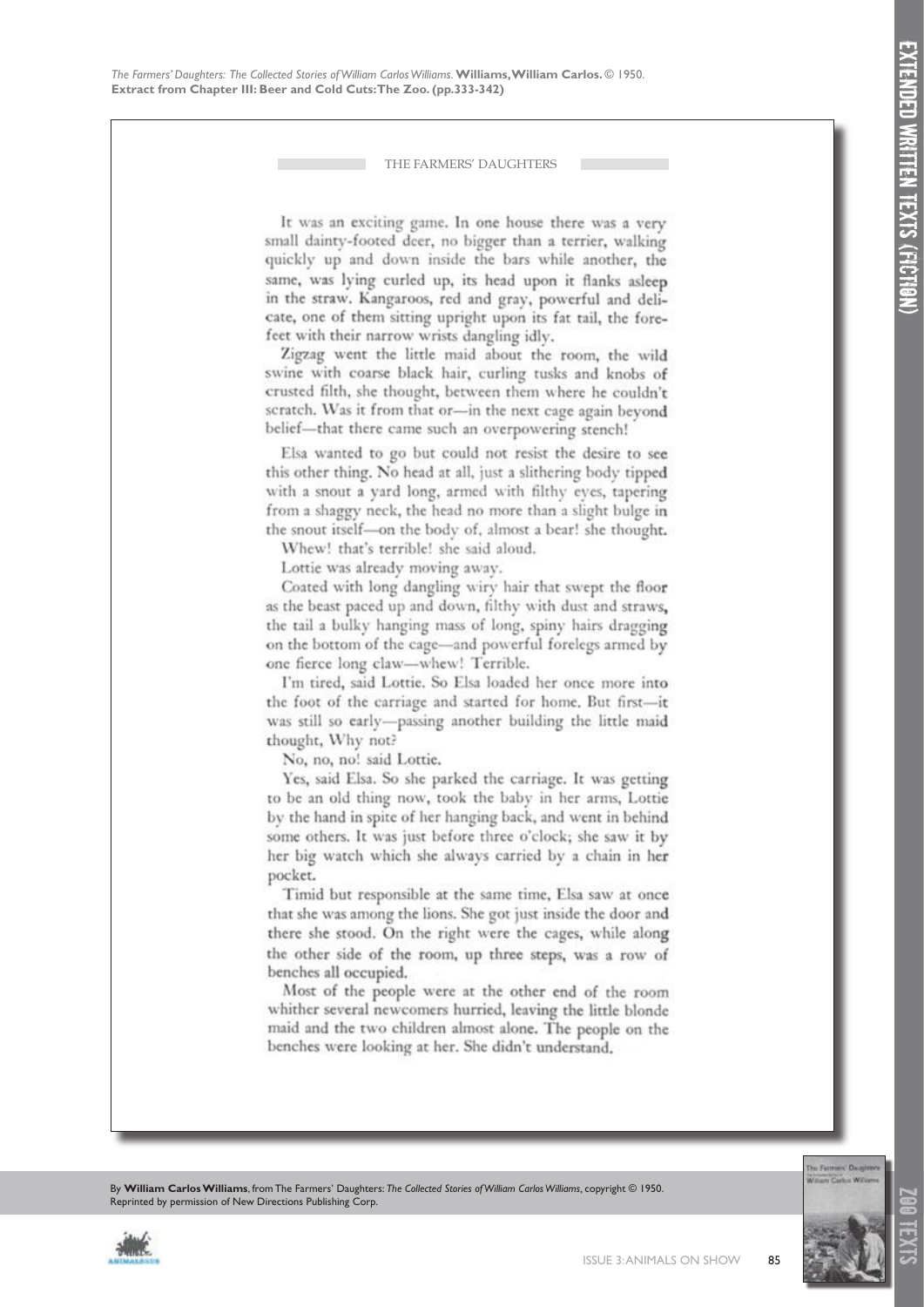THE FARMERS' DAUGHTERS

But near her in the first, no, the second, cage, next to two big black cats with green eyes, was an enormous shaggymaned lion pacing alone up and down inside bars. Now he would come toward the young girl with the two children then turn away again to the far corner of his cage, stop, press his heavy head forward into the bars, trying to look around the corner, up beyond, then drop his head, turn and come down the face of the bars again. Back he would go once more. Look and return. Elsa didn't move.

Then the beast stopped. Cocked his ears. Stared. Opened his jaws. And split the air with a terrifying voice of thunder.

The baby clung to the maid's neck and began to whimper. Lottie clung to her skirts. Elsa herself was spellboundstanding almost alone, not knowing whether to retreat or go farther.

I want to go home! said Lottie whimpering. The baby, loosening the little maid's neck a moment, turned her head around a little way timidly to see what had happened. Several ladies were laughing. Elsa flushed crimson.

This was no place for a child, said one of the women on the benches to her companion. Can you imagine a mother sending two small children out with a maid like that-in this crowd?

Pretty little thing, said the other. As much of a child as they are. This is going to be fun.

Then a commotion began at the other end of the room. There, they're going to feed them.

There was a scurry and a hubbub followed by fierce guttural roars. An attendant was going down the aisle between the spectators and the cages poking something in under the bars. Growls and roars, half-muffled, savage and repeated, menaced the ear. And then the big lion let go once more.

Lottie, bewildered, put her hands up to her ears and ranforward into the room as Elsa clutched the baby which suddenly had again clutched her. The two ladies were pointing and laughing as Elsa went to grab Lottie and missed, caught her and tried to get hold of her hand. . . .

Another deafening roar.

In terror the little maid and the children escaped through the door nearest them.

ZOO TEXTS

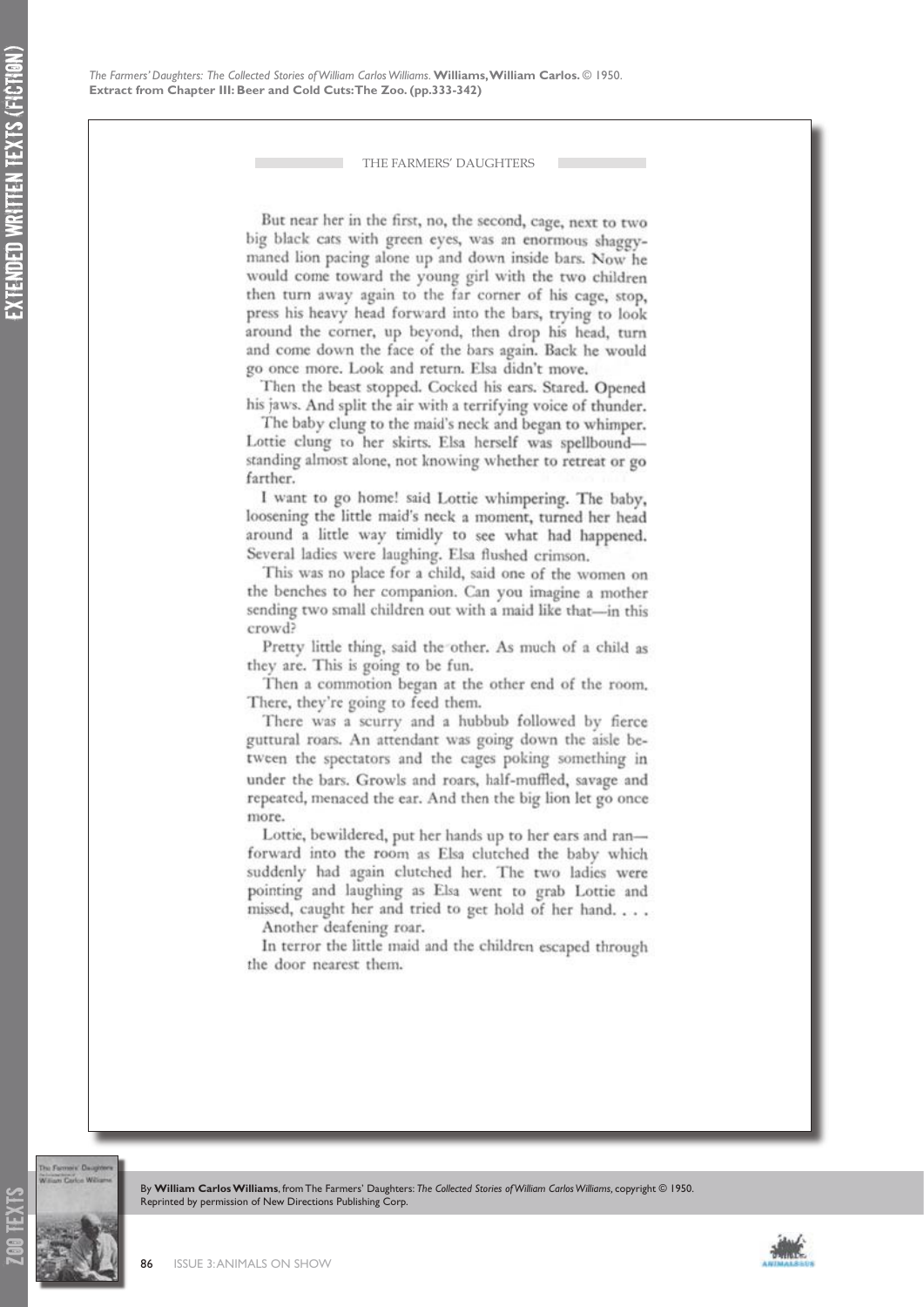THE FARMERS' DAUGHTERS

She must really go home now. She must. But to prove to Lottie that she mustn't be afraid . . . You want to see the monkeys? Then we go home. All right we see the monkeys.

Monkeys are funny in all languages-she'd try here-on her way to the exit-the last place and then go.

As she had hoped, they were funny, very funny. Even more than that, shocking. So that you felt the blood come into your face watching them. Never mind. Nobody else seemed to.

You could hardly follow them, quick as birds. So surprised they always looked. Frightened. Fear is written in all their faces. And their faces never change. Hands and feet and tails made for getting away.

She didn't hurry this time, she had learned what to dobut there were already too many people inside. Nevertheless, nothing ventured nothing won; she'd go ahead.

Monkeys on all sides! Little ones blinking and clinging to the bars, calling, looking furtively at their fellows, eating, scratching or walking slowly about. After all, Elsa was doing no more than the others about her. There were a number of men and women with children of all ages.

Monkeys! Oh, look, monkeys! Wouldn't you get lost in the cage with the monkeys?

This is the monkey house, what else do you expect to find here?

Look at the old man up there thinking!

Elsa didn't know what they were saying exactly. But as she followed the direction of the pointing fingers, sure enough . . . ! She stared with her mouth open where, on a perch, at the very top of a cage which she had thought empty, was the dark and huddled figure of a man-like ape. He was black-haired and looking down at the crowd below him had, his hand supporting the lower part of his face, half-covering his mouth, the appearance of thinking.

Monkeys are interesting people, said a tall woman to a man beside her. But Elsa could not get over her astonishment. No ungainly bird's legs, the colors of the rainbow, here, nor hippopotamus and rhinoceros heads of misshapen bone and blubber, hides like armor, not even the grace of a deer-but a sort of people in contour and motion.



zoo texts